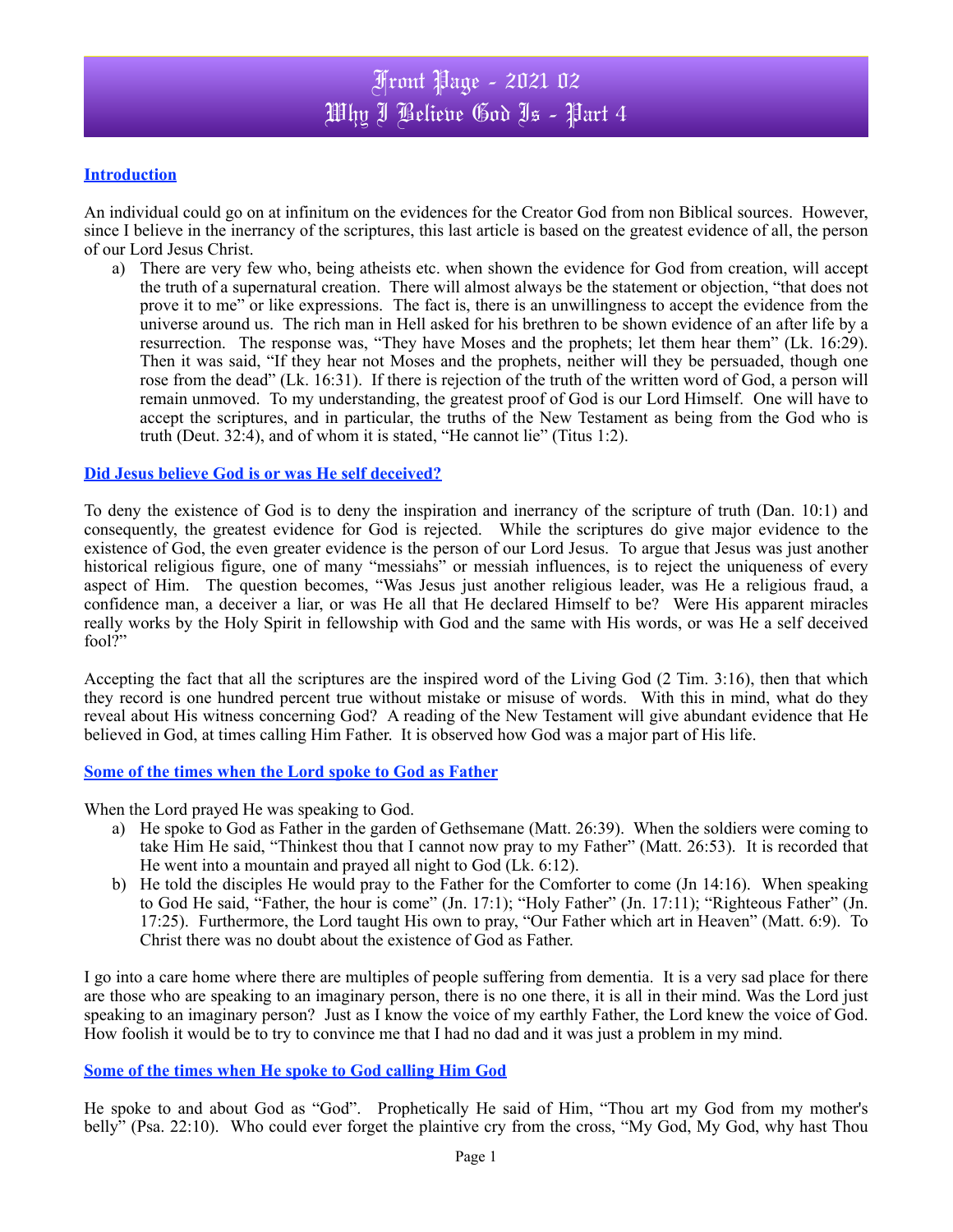# Front Page - 2021 02 Why I Believe God Is - Part 4

forsaken me?" (Matt. 27:46). After His resurrection He said unto them, I ascend to "my God, and your God" (Jn. 20:17).

### **Times when Christ prayed**

- 1) Before Great Events In His Life:
	- a) Before His choosing of the twelve (Lk. 6:12)
	- b) Before His transfiguration (Lk. 9:28-29)
	- c) Before asking the disciples who the people said He was (Lk. 9:18)
	- d) Before instructing the disciples on how to pray (Lk. 11:1)
	- e) Before walking on the water (Matt. 14:23)
	- f) Before raising Lazarus (Jn. 11:41)
	- g) Before feeding the 5000 (Mk. 6:41)
	- h) Before setting out on a missionary trip (Mk. 1:35)
- 2) During The Great Events In His Life:
	- a) His baptism (Lk. 3:21)
	- b) Healing the deaf mute (Mk. 7:34)
	- c) When He was about to probe the disciples who the people said He was (Lk. 9:18)
	- d) Before teaching (Lk. 11:1)
	- e) Before the partaking of food. "Jesus . . . when He had given thanks" (Jn. 6:11)
	- f) After a time of spiritually giving out (Lk. 5:16) Cp. verse 15.
	- g) Having cleansed the leper: "He withdrew Himself and prayed" (Lk. 5:12, 16)
	- h) Before choosing the twelve disciples we read: He "continued all night in prayer" (Lk. 6:12-13)
	- i) He was transfigured: "as He prayed" (Lk. 9:29)
	- j) At the declaring of the cross and sufferings loomed before him (Jn. 12:27)
	- k) In the darkness of Gethsemane, when the hour of crisis was approaching (Matt. 26:39-44)
	- l) When surrounded by those who hated Him and mocked Him (Lk. 23:34; 1 Pet. 2:23)
	- m) God was silent and He in deep aloneness, His hour of desolation (Matt. 27:46; Mk. 15:34)
	- n) When He prayed for forgiveness of those who rejected Him (Lk. 23:34)
- 3) After The Great Events Of His life
	- a) After the healing of the leprous man and healing many (Lk. 5:16)
	- b) After the Greeks came to Him (Jn. 12:27)
	- c) After the feeding of the 5000 (Mk. 6:46)
	- d) "My God, My God, why hast Thou forsaken me?" (Matt. 27:46)
	- e) "Father, into Thy hands I commend my spirit" (Lk. 23:46)
- 4) It would be extremely evil and blasphemous to say that there is no God and our Lord was a disillusioned man, or at the least, an ignorant carpenter who just went along with the teachings of his culture.

**Some of the times when Christ spoke about God**

The Lord spoke about God to others, for instance:

- a) "And think not to say within yourselves, We have Abraham to our father: for I say unto you, that God is able of these stones to raise up children unto Abraham" (Matt. 3:9)
- b) "But I say unto you, Swear not at all; neither by heaven; for it is God's throne" (Matt. 5:34)
- c) "But he answered and said unto them, Why do ye also transgress the commandment of God by your tradition?" (Matt. 15:3)
- d) "Jesus said unto him, Thou shalt love the Lord thy God with all thy heart, and with all thy soul, and with all thy mind" (Matt. 22:37).